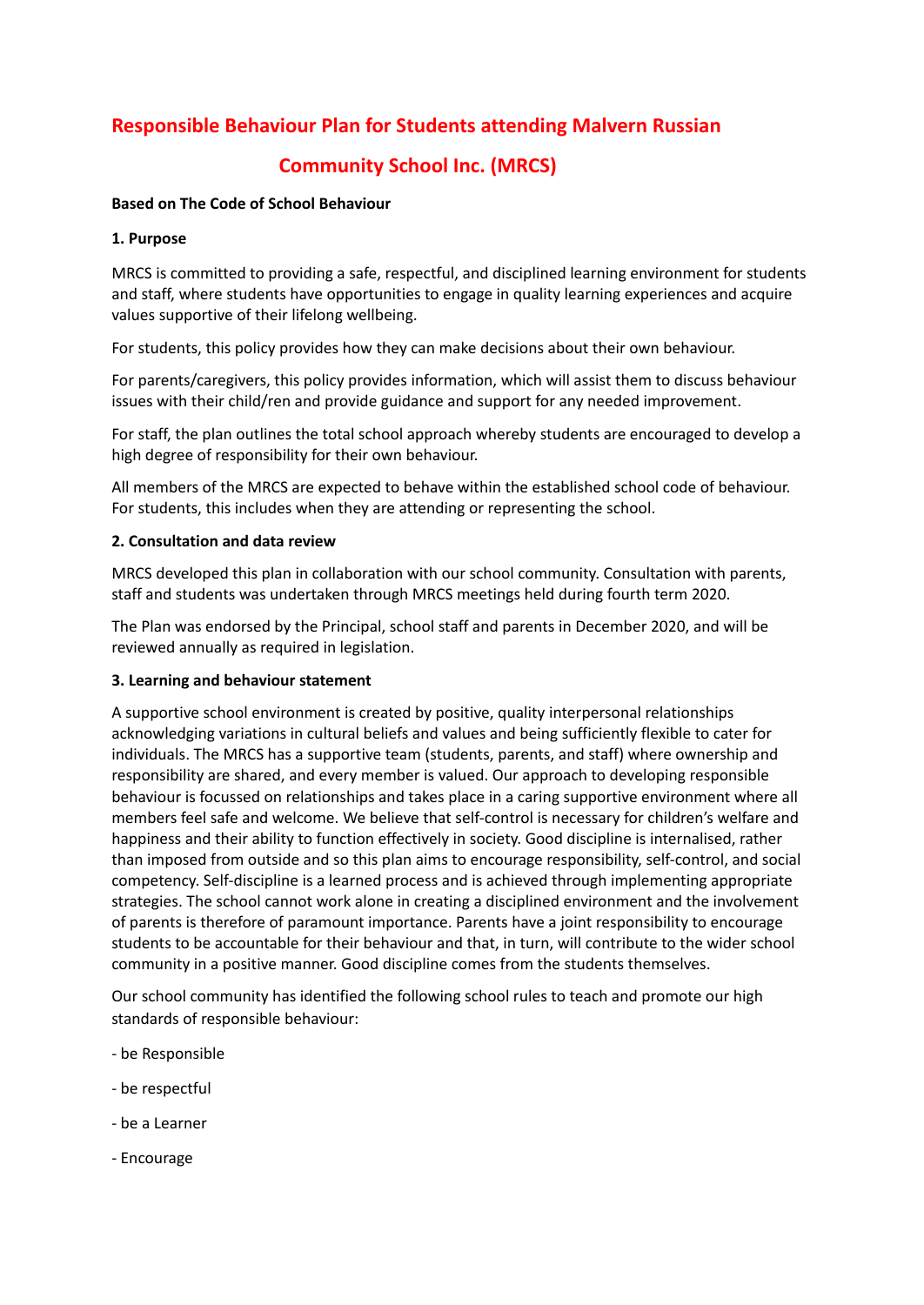- be Safe

Our school rules have been agreed upon and endorsed by all staff and our school P&C. They are aligned with the values, principles and expected standards outlined in Education Victoria's Code of School Behaviour.

# **4. Processes for facilitating standards of positive behaviour and responding to unacceptable behaviour.**

In general, it is expected that most students will display normal classroom behaviours that can be best supported at a whole school behaviour support level. Each teacher is expected to develop a classroom behaviour management plan based on the Responsible Behaviour Plan and one which reflects the needs of their students. Classroom Management Plan:

– Strategies for Teachers plan in consultation with the class and then display.

- It is important for students to be familiar with the classroom expectations and consequences – link these to whole-school strategies and principles.

- Students are more likely to respect a classroom plan if they have been involved in its creation.
- Revisit the plan on a regular basis throughout the year.
- Maintain anecdotal records of behaviour incidents.
- Engage in quality teaching and learning.
- Ensure learning experiences are relevant and meaningful.
- Ensure that there is an appropriate level of challenge for each student.
- Match learning experiences and assessment techniques with student interests and learning styles.
- Encourage co-operative learning.
- Provide opportunities for students to make decisions about their own learning.
- Clearly communicate fair and reasonable expectations.
- Encourage students to set goals and persist in problem solving situations.
- Assist students to develop time management and study skills.
- Use the productive pedagogies.

- Consider the physical environment of the classroom (e.g., placement of furniture, seating, lighting etc).

- Develop supportive interpersonal relationships.
- Catch students being good.
- Communicate a genuine interest in and care for the students.
- Establish rapport with and welcome the involvement of parents.
- Develop a sense of responsibility for students' own progress and personal behaviour goals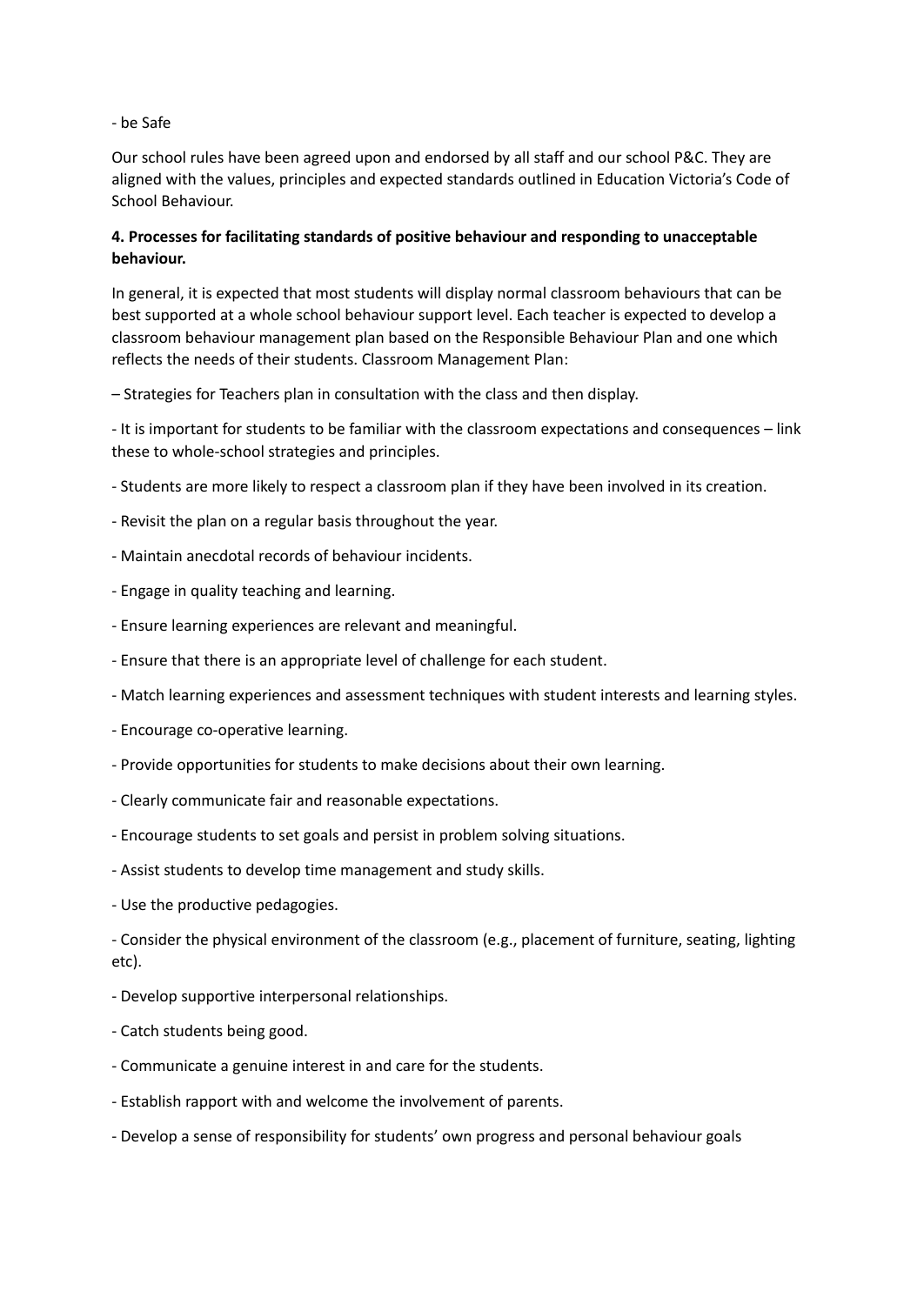- Establish ways to develop self-esteem.

- Plan for success by breaking tasks into manageable steps which ensure individual success.

- Acknowledge success – use praise, notes, awards, and certificates to make students feel special and communicate success to parents.

- Minimise criticism and accept mistakes as part of the learning process.

- Communicate regularly with all students.

- Create a sense of belonging to the classroom group.

- Give students responsibility.

#### **General Strategies for all staff:**

- Communicate openly and honestly with students and parents.

- Ensure effective communication using verbal and non-verbal cues at all stages including prevention, intervention, and follow-up.

- Establish and uphold classroom/playground rules with clear expectations and consequences, visit regularly and review.

- Ensure children understand and are familiar with all aspects of the Code of School Behaviour and the Responsible Behaviour Plan for Students.

- Know your students, their patterns of behaviour, needs and triggers for misbehaviour.

- Reinforce, reward and praise appropriate behaviours.

- Address children's concerns immediately, or at an appropriate time and place, recording when necessary.

- Avoid confrontation where possible.
- Share responsibility with all staff for all students.
- Establish buddy classes to share out of class supervision of students.

- Use fair and consistent strategies that are in line with the school's beliefs and

Values.

- Make anecdotal records of yard behaviour.

#### **Targeted behaviour support:**

In general, it is expected that there may be a small of students with classroom behaviours that would be best supported at this Targeted Behaviour support level. In most cases the problem behaviours of these students may not be immediately regarded as severe, but the frequency of their behaviours may put these students' learning and social success at risk if not addressed in a timely manner.

Students accepted into the Social Skills program attend their normal scheduled classes and activities with appropriate adjustments if required. However, they have increased daily opportunities to receive positive contact with adults, additional support from check-in/check-out staff and increased opportunities to receive positive reinforcement. Where required, adjustments are made to a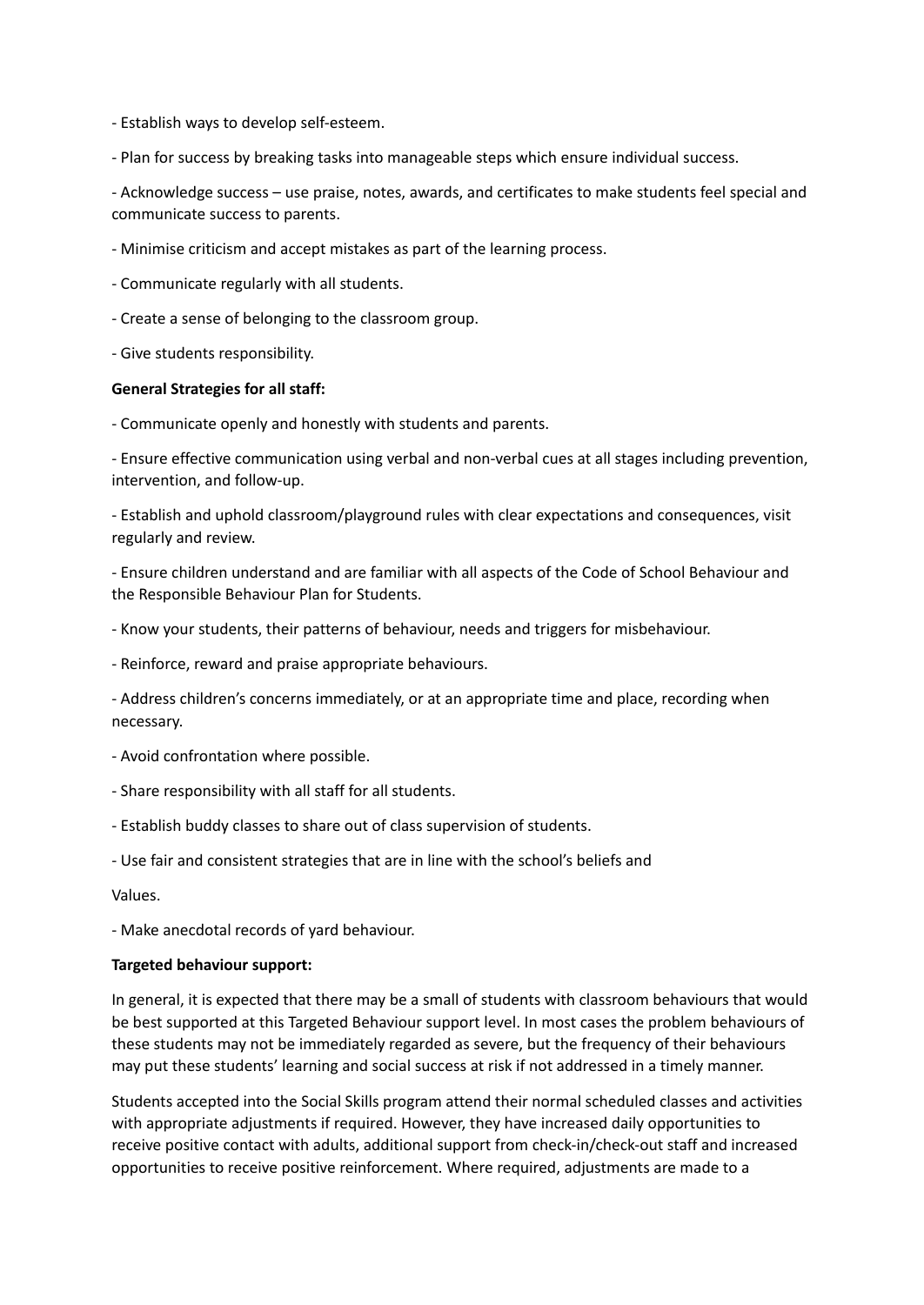student's education program through academic support, adult mentoring, or intensive social skills training.

The Social Skills program is coordinated by a school-based team with active administrator support and staff involvement. All staff members are provided with continuous professional development consisting of an overview of the program, the referral and response process, and the reporting responsibilities of staff and of the students being supported.

Students whose behaviour does not improve after participation in the Respond Program, or whose previous behaviour indicates a need for specialised intervention, are provided with intensive behaviour support.

### **Intensive behaviour support:**

Our school acknowledges that all behaviours have meaning – when we know the meaning, we can address the real problem.

There may be from time-to-time individual students with behaviours that would be best supported at this Intensive Behaviour support level.

At MRCS, we may use a behavioural assessment for students requiring more intensive support. Positive Behaviour interventions and supports involve teaching new skills that replace problem behaviour over time, assisting the individual to change their interactions (physically and socially) and may include a behaviour assessment. Interagency support may also be accessed.

Through a behavioural assessment, the purposes of specific behaviours are identified which helps teaching/support teams select interventions to directly address the problem behaviour. Strategies and processes are incorporated into Individual Behaviour Support Plans, which are developed and implemented by a network of support staff. Caregiver support is strongly encouraged. The Individual Behaviour Support Plan is reviewed regularly through the collection of further data.

### **Emergency responses or critical incidents:**

It is important that all staff have a consistent understanding of how to respond to emergency situations or critical incidents involving severe problem behaviour.

This consistency ensures that appropriate actions are taken to ensure that both students and staff are kept safe. An emergency or critical incident is defined as an occurrence that is sudden, urgent, and usually unexpected, or an occasion requiring immediate action.

Severe problem behaviour is defined as behaviour of such intensity, frequency, or duration that the physical safety of the student or others is likely to be placed in serious jeopardy.

## **Basic defusing strategies:**

Avoid escalating the problem behaviour (avoid shouting, cornering the student, moving into the student's space, touching or grabbing the student, sudden responses, sarcasm, becoming defensive, communicating anger and frustration through body language).Maintain calmness, respect and detachment(Model the behaviour you want students to adopt, stay calm and controlled, use a serious measured tone, choose your language carefully, avoid humiliating the student, be matter of fact and avoid responding emotionally).

Approach the student in a non-threatening manner (Move slowly and deliberately toward the problem situation, speak privately to the student/s where possible, speak calmly and respectfully,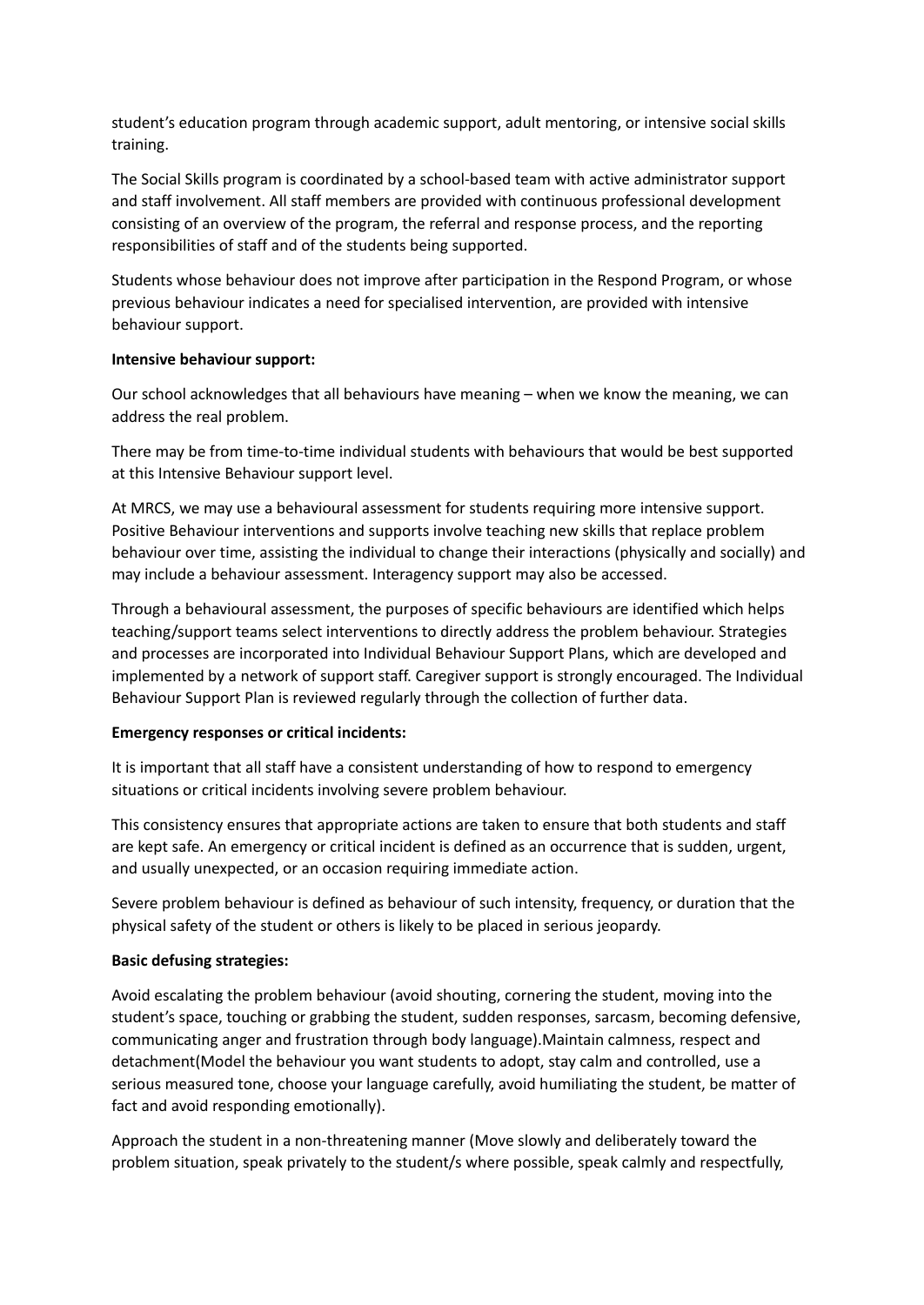minimise body language, keep a reasonable distance, establish eye level position, be brief, stay with the agenda, acknowledge cooperation, withdraw if the situation escalates).

## **Follow through:**

(If the student starts displaying the appropriate behaviour briefly acknowledge their choice and re-direct other students' attention towards their usual work/activity. If the student continues with the problem behaviour, then remind them of the expected school behaviour and identify consequences of continued unacceptable behaviour).

## **Debrief:**

(Help the student to identify the sequence of events that led to the unacceptable behaviour, pinpoint decision moments during the sequence of events, evaluate decisions made, and identify acceptable decision options for future situations).

## **Physical Intervention:**

Staff may make legitimate use of physical intervention if all non-physical interventions have been exhausted and a student is:

- physically assaulting another student or staff member.

- posing an immediate danger to him/herself or to others.

Appropriate physical intervention may be used to ensure that MRCS duty of care to protect students and staff from foreseeable risks of injury is met. The use of physical intervention is only considered appropriate where the immediate safety of others is threatened, and the strategy is used to prevent injury.

Physical intervention can involve coming between students, blocking a student's path, leading a student by the hand/arm, shepherding a student by placing a hand in the centre of the upper back, removing potentially dangerous objects and, in extreme situations, using more forceful restraint. It is important that all staff understand:

- physical intervention cannot be used as a form of punishment.

- physical intervention must not be used when a less severe response can effectively resolve the situation.

- the underlying function of the behaviour.

# **Physical intervention is not to be used as a response to:**

- property destruction
- school disruption
- refusal to comply
- verbal threats

- leaving a classroom or the school unless student safety is clearly threatened.

# **Any physical intervention made must:**

- be reasonable in the circumstances.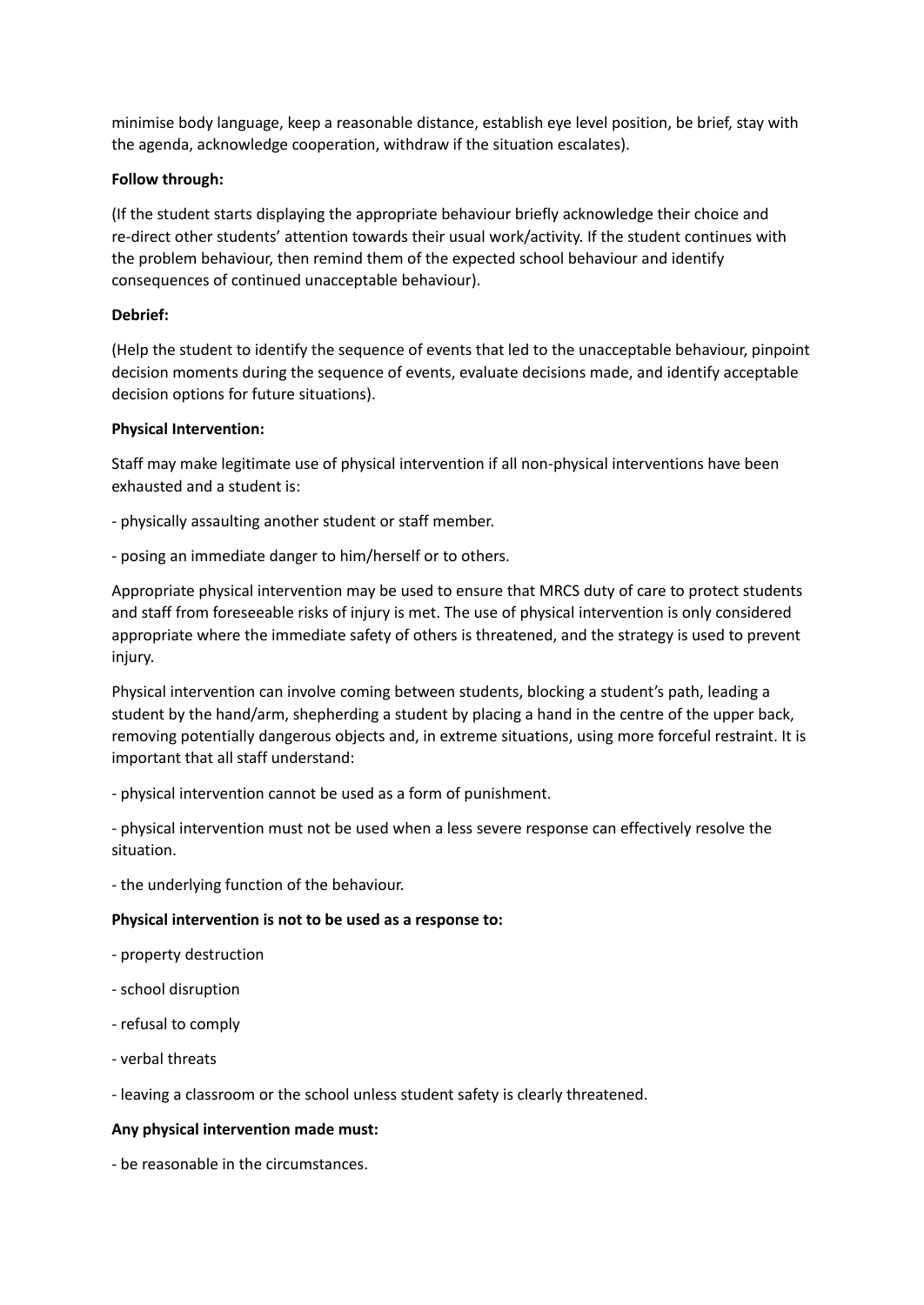- be in proportion to the circumstances of the incident.

-always be the minimum force needed to achieve the desired result, and

- consider the age, stature, disability, understanding and gender of the student.

#### **Record keeping:**

Each instance involving the use of physical intervention must be formally documented. The following records must be maintained:

- incident reported.
- any injuries reported on Health and Safety incident record (link)

#### **Consequences for unacceptable behaviour:**

Some examples of unacceptable behaviour:

-Minor. Some Possible Consequences:

1. Student's attitudes/behaviour shows that he/she has not accepted his/her responsibilities as outlined in the Code of student behaviour (as set out on page two) - e.g., incomplete homework, class work or assignment.

- 2. Annoying others
- 3. Not obeying classroom procedures/manners
- Detention at breaks
- Verbal/written reflection What happened? Why had it happened? What should have happened?
- Apologies

Some examples of unacceptable behaviour: Major

Some Possible Consequences

- 1. Student has shown a disregard for the Code of student behaviour e.g., disruptive after warning
- 2. Unresolved minor situation
- 3. Swearing
- 4. Bullying (including cyber bulling) /harassment (isolated)
- 5. Stealing
- 6. Disobedience
- Chill Out during breaks and in class time
- Detention at breaks and after school (in accordance with departmental policies)
- Verbal/written reflection What happened? Why has it happened? What should have happened?
- Written apologies
- Non-attendance at excursions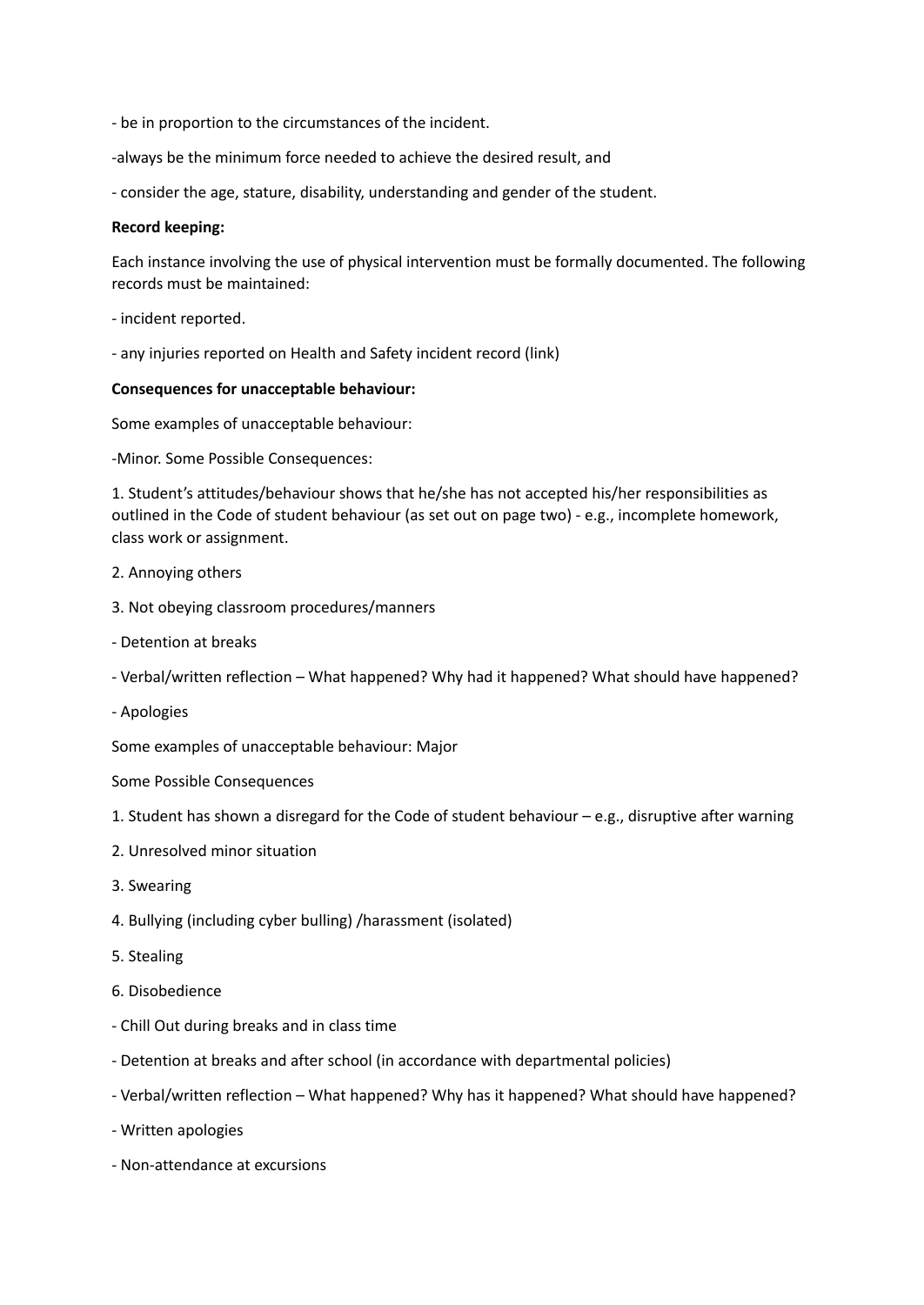- In school suspension

Some examples of unacceptable behaviour: Extreme

Some Possible Consequences

- 1. Student has shown a gross disregard for the Code of student behaviour
- 2. Violence physical or verbal threats with deliberate intent to harm
- 3. Smoking/Alcohol/Drugs
- 4. Bullying (including cyber bulling) /harassment (ongoing)
- Chill Out during breaks and in class time
- Detention at breaks and after school (in accordance with departmental policies)
- Suspension
- Behaviour Improvement Condition (BIC)
- Recommendation for Exclusion (in accordance with departmental policies)

Note: This list is not exhaustive. If the consequences for correcting minor unacceptable behaviours have been unsuccessful (the behaviours continuing or being repeated), the behaviour may be deemed to have escalated into major unacceptable behaviour and may be dealt with as such.

#### 7. Network of student support

School support

Students at MRCS are supported through positive reinforcement and a system of universal, targeted, and intensive behaviour supports by:

- Parents
- Teachers
- Administration Staff
- Guidance Officer
- Advisory Visiting Teachers
- School Adopt-A-Cop
- School Based Youth
- Youth Support

Coordinator.

External support

School and district-based services as well as interagency groups are a beneficial way of coordinating services to meet the needs of students identified with persistent or extreme problem behaviours. Examples of agencies available to our school that may contribute to an interagency group include: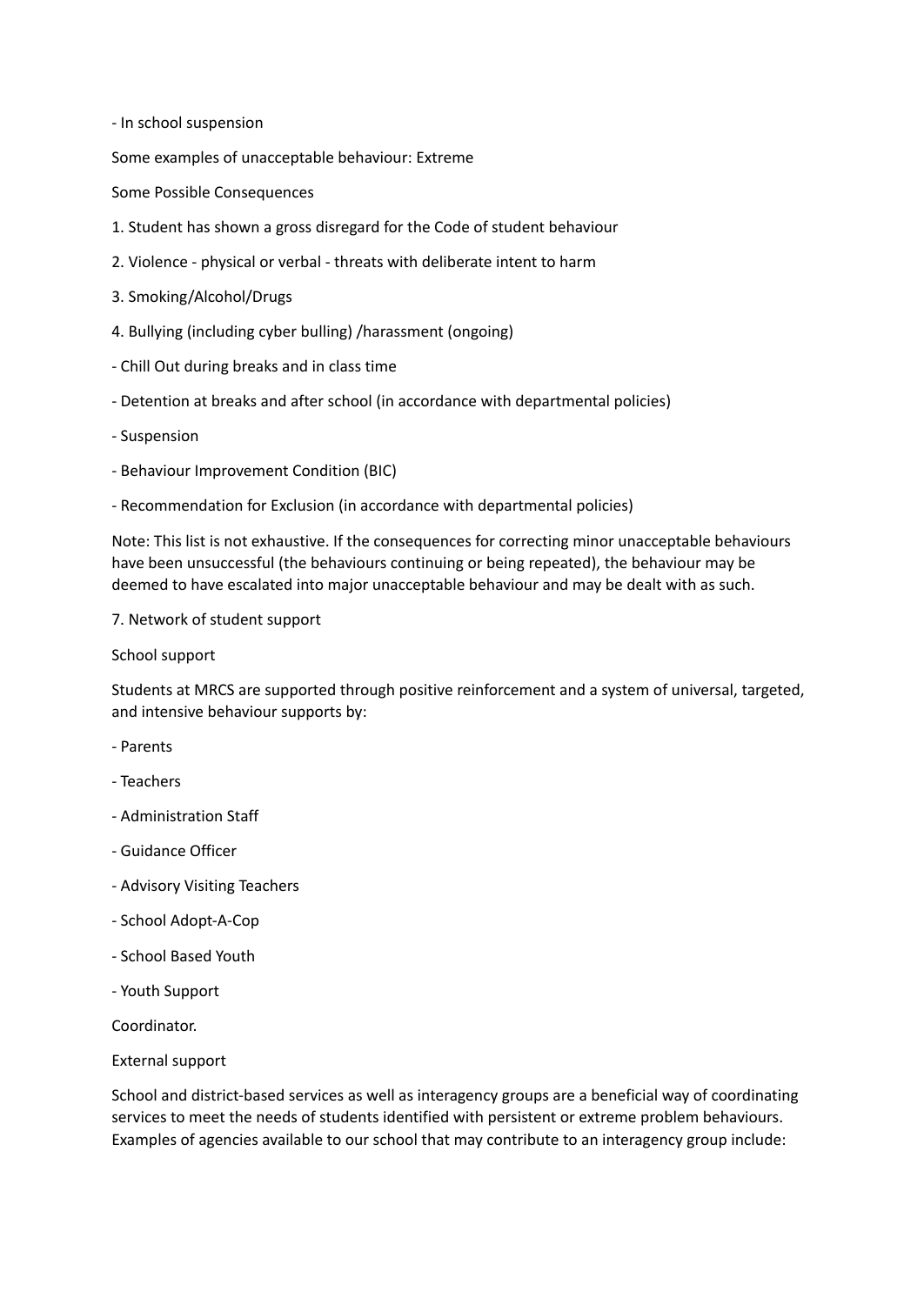Disability Services Vic, Child & Youth Mental Health, Vic Health, Department of Child Safety, Police, Local Council, Aboriginal Health, Department of Communities and EQ District Office support personnel.

8. Consideration of individual circumstances

To ensure alignment with the Code of School Behaviour when applying consequences, the individual circumstances and actions of the student and the needs and rights of school community members are always considered.

MRCS considers the individual circumstances of students when applying support and consequences by:

- promoting an environment which is responsive to the diverse needs of its students

- establishing procedures for applying fair, equitable and non-violent consequences for infringement of the code ranging from the least intrusive sanctions to the most stringent

- recognising the rights of all students to:

- express opinions in an appropriate manner and at the appropriate time

- work and learn in a safe environment regardless of their age, gender, disability, cultural background, or socio-economic situation, and receive adjustments appropriate to their learning and/or impairment needs.

Consequences for breaking the rules or breaching the school's Responsible Behaviour Plan for Students vary according to several factors which may include:

- Age of the child
- Previous behaviour record
- Severity of the incident8
- Amount of reliable evidence
- Degree of provocation
- Intent of the action
- Honesty and perceived level of genuine remorse
- 9. Related legislation
- Commonwealth Disability Discrimination Act 1992
- Commonwealth Disability Standards for Education 2005
- Education (General Provisions) Act 2006
- Education (General Provisions) Regulation 2006
- Criminal Code Act 1899
- Anti-Discrimination Act 1991
- Commission for Children and Young People and Child Guardian Act 2000